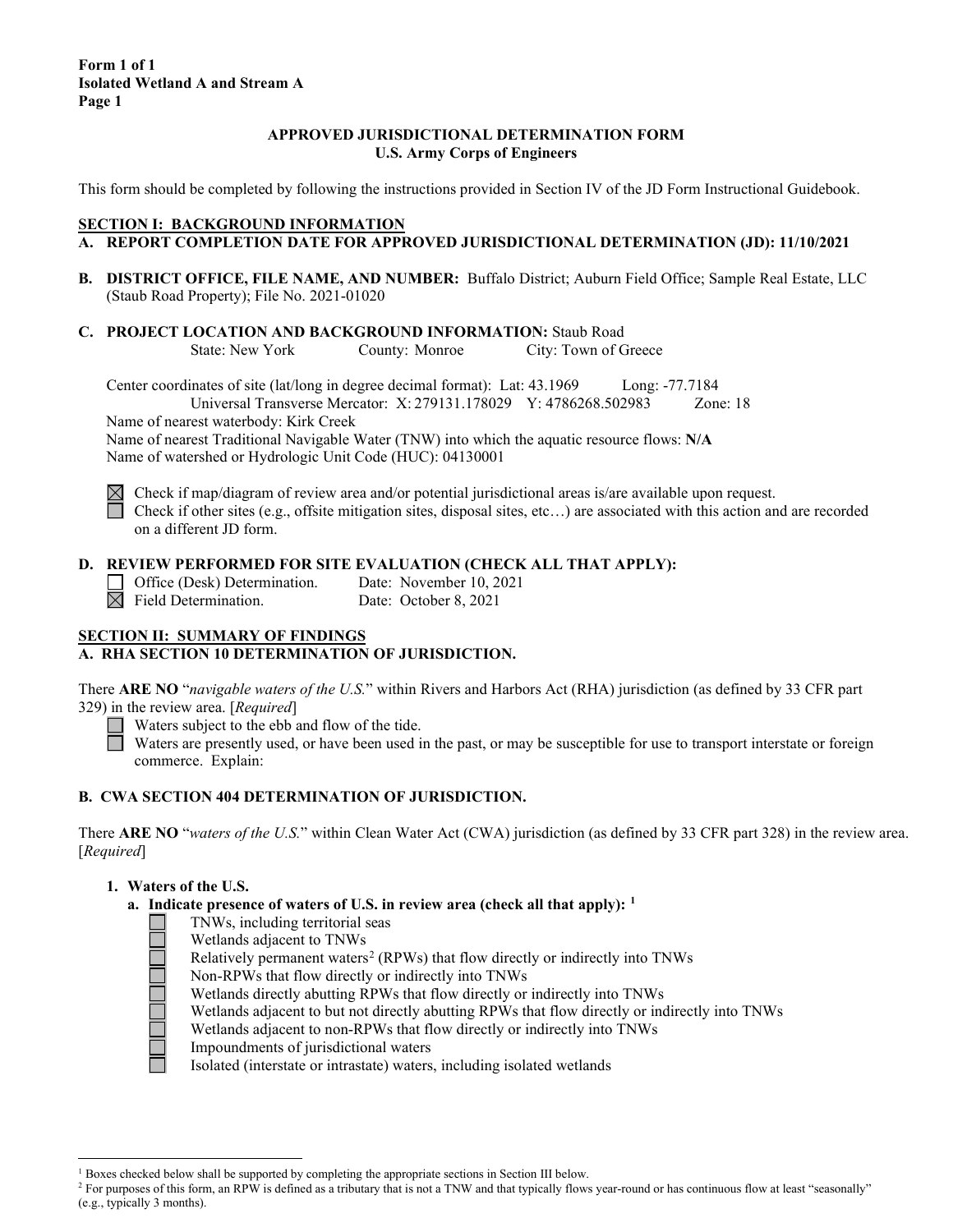- **b. Identify (estimate) size of waters of the U.S. in the review area:** Non-wetland waters: linear feet: width (ft) and/or acres. Wetlands: acres.
- **c. Limits (boundaries) of jurisdiction** based on: **Pick List**

Elevation of established OHWM (if known):

- **2. Non-regulated waters/wetlands (check if applicable):[3](#page-1-0)**
	- $\boxtimes$  Potentially jurisdictional waters and/or wetlands were assessed within the review area and determined to be not jurisdictional.

**Wetland A PFO 4.32 acre**

Explain: Wetland A established in non-hydric soils and is surrounded by residential development and found to be an isolated, intrastate wetland which has no interstate or foreign commerce nexus.

# **Stream A Ephemeral 340 linear feet**

Stream A is a shallow, discrete feature approximately 1-3 feet wide that originates within the forested area for approximately 340 feet and dissipates. It has no bed/bank, lacks relatively permanent flow, and does not have any connectivity to downstream waters. Further, this feature does not meet federal wetland criteria.

# **SECTION III: CWA ANALYSIS**

# **A. TNWs AND WETLANDS ADJACENT TO TNWs**

**The agencies will assert jurisdiction over TNWs and wetlands adjacent to TNWs. If the aquatic resource is a TNW, complete Section III.A.1 and Section III.D.1. only; if the aquatic resource is a wetland adjacent to a TNW, complete Sections III.A.1 and 2 and Section III.D.1.; otherwise, see Section III.B below**.

**1. TNW**  Identify TNW: Summarize rationale supporting determination:

**2. Wetland adjacent to TNW** 

Summarize rationale supporting conclusion that wetland is "adjacent":

### **B. CHARACTERISTICS OF TRIBUTARY (THAT IS NOT A TNW) AND ITS ADJACENT WETLANDS (IF ANY): This section summarizes information regarding characteristics of the tributary and its adjacent wetlands, if any, and it helps determine whether or not the standards for jurisdiction established under** *Rapanos* **have been met.**

**The agencies will assert jurisdiction over non-navigable tributaries of TNWs where the tributaries are "relatively permanent waters" (RPWs), i.e. tributaries that typically flow year-round or have continuous flow at least seasonally (e.g., typically 3 months). A wetland that directly abuts an RPW is also jurisdictional. If the aquatic resource is not a TNW, but has year-round (perennial) flow, skip to Section III.D.2. If the aquatic resource is a wetland directly abutting a tributary with perennial flow, skip to Section III.D.4.** 

**A wetland that is adjacent to but that does not directly abut an RPW requires a significant nexus evaluation. Corps districts and EPA regions will include in the record any available information that documents the existence of a significant nexus between a relatively permanent tributary that is not perennial (and its adjacent wetlands if any) and a traditional navigable water, even though a significant nexus finding is not required as a matter of law.**

**If the waterbody[4](#page-1-1) is not an RPW, or a wetland directly abutting an RPW, a JD will require additional data to determine if the waterbody has a significant nexus with a TNW. If the tributary has adjacent wetlands, the significant nexus evaluation must consider the tributary in combination with all of its adjacent wetlands. This significant nexus evaluation that combines, for analytical purposes, the tributary and all of its adjacent wetlands is** 

<span id="page-1-0"></span><sup>3</sup> Supporting documentation is presented in Section III.F.

<span id="page-1-1"></span><sup>4</sup> Note that the Instructional Guidebook contains additional information regarding swales, ditches, washes, and erosional features generally and in the arid **West**.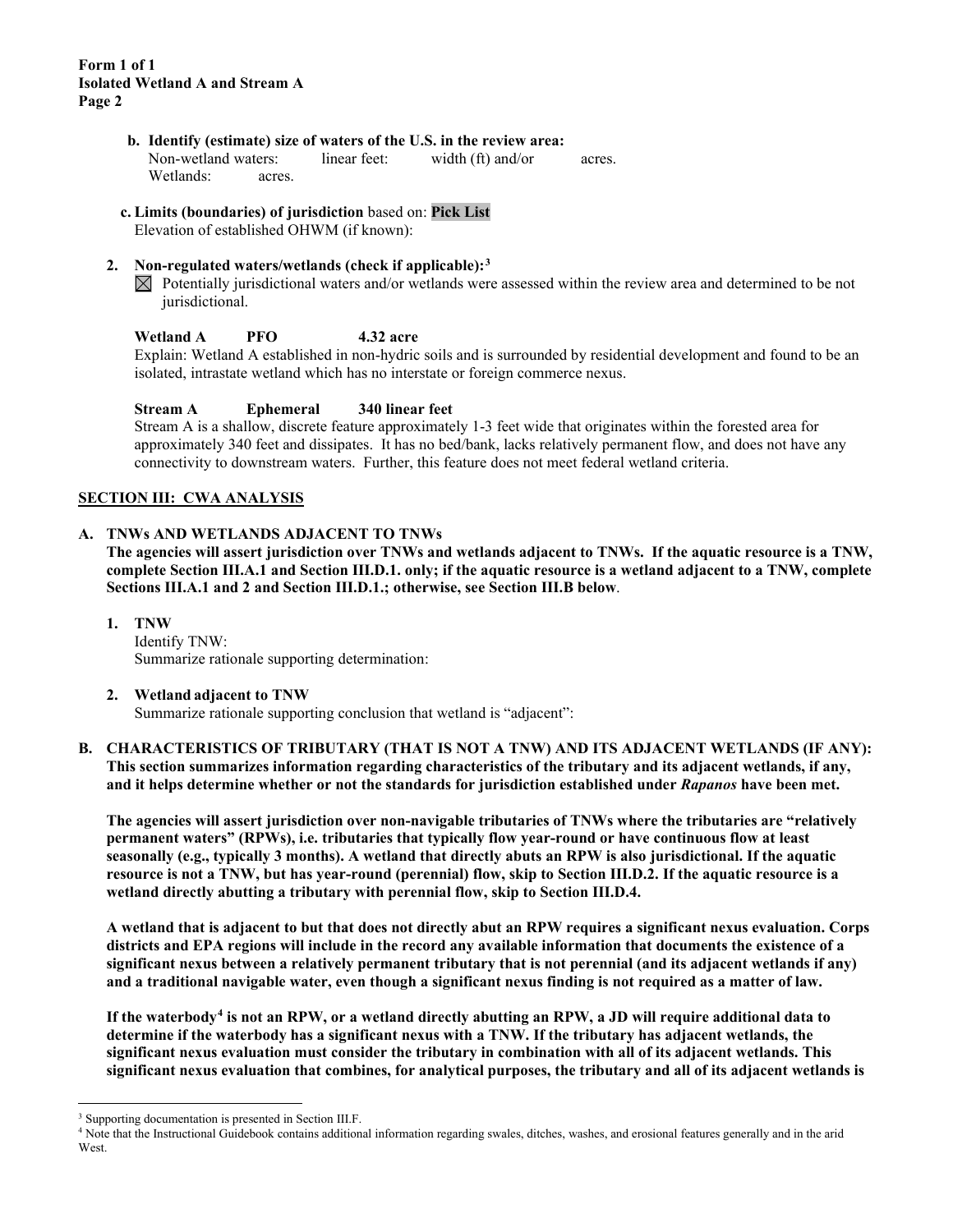> **used whether the review area identified in the JD request is the tributary, or its adjacent wetlands, or both. If the JD covers a tributary with adjacent wetlands, complete Section III.B.1 for the tributary, Section III.B.2 for any onsite wetlands, and Section III.B.3 for all wetlands adjacent to that tributary, both onsite and offsite. The determination whether a significant nexus exists is determined in Section III.C below.**

**1. Characteristics of non-TNWs that flow directly or indirectly into TNW**

|     | Characteristics of non-TNWs that flow directly or indirectly into TNW           |
|-----|---------------------------------------------------------------------------------|
| (i) | <b>General Area Conditions:</b>                                                 |
|     | Watershed size:<br><b>Pick List</b>                                             |
|     | <b>Pick List</b><br>Drainage area:                                              |
|     | Average annual rainfall:<br>inches                                              |
|     |                                                                                 |
|     | (ii) Physical Characteristics:                                                  |
|     | (a) Relationship with TNW:                                                      |
|     | Tributary flows directly into TNW.                                              |
|     | $\Box$ Tributary flows through Pick List tributaries before entering TNW        |
|     | Project waters are Pick List river miles from TNW                               |
|     | Project waters are Pick List river miles from RPW                               |
|     | Project waters are Pick List aerial (straight) miles from TNW                   |
|     | Project waters are Pick List aerial (straight) miles from RPW                   |
|     | Project waters cross or serve as state boundaries. Explain:                     |
|     | Identify flow route to TNW <sup>5</sup> :                                       |
|     | Tributary stream order, if known:                                               |
|     |                                                                                 |
|     | (b) General Tributary Characteristics (check all that apply):                   |
|     | <b>Tributary</b> is:<br>Natural                                                 |
|     | Artificial (man-made). Explain:                                                 |
|     | Manipulated (man-altered). Explain:                                             |
|     | Tributary properties with respect to top of bank (estimate):                    |
|     | Average width:<br>feet                                                          |
|     | Average depth:<br>feet                                                          |
|     | Average side slopes: Pick List                                                  |
|     | Primary tributary substrate composition (check all that apply):                 |
|     | <b>Silts</b><br>Sands<br>Concrete                                               |
|     | Cobbles<br>Gravel<br>Muck                                                       |
|     | Vegetation. Type/% cover:<br>Bedrock                                            |
|     | Other. Explain:                                                                 |
|     | Tributary condition/stability [e.g., highly eroding, sloughing banks]. Explain: |
|     | Presence of run/riffle/pool complexes. Explain:                                 |
|     | Tributary geometry: Pick List                                                   |
|     | Tributary gradient (approximate average slope):<br>$\frac{0}{0}$                |
|     |                                                                                 |
|     | $(c)$ Flow:                                                                     |
|     | Tributary provides for: Pick List                                               |
|     | Estimate average number of flow events in review area/year: Pick List           |
|     | Describe flow regime:                                                           |
|     | Other information on duration and volume:                                       |
|     | Surface flow is: Pick List. Characteristics:                                    |
|     | Subsurface flow: Pick List. Explain findings:                                   |
|     | $\Box$ Dye (or other) test performed:                                           |
|     | Tributary has (check all that apply):                                           |
|     | Bed and banks                                                                   |
|     | OHWM <sup>6</sup> (check all indicators that apply):                            |

<span id="page-2-1"></span><span id="page-2-0"></span><sup>&</sup>lt;sup>5</sup> Flow route can be described by identifying, e.g., tributary a, which flows through the review area, to flow into tributary b, which then flows into TNW.<br><sup>6</sup>A natural or man-made discontinuity in the OHWM does not nece the OHWM has been removed by development or agricultural practices). Where there is a break in the OHWM that is unrelated to the waterbody's flow regime (e.g., flow over a rock outcrop or through a culvert), the agencies will look for indicators of flow above and below the break.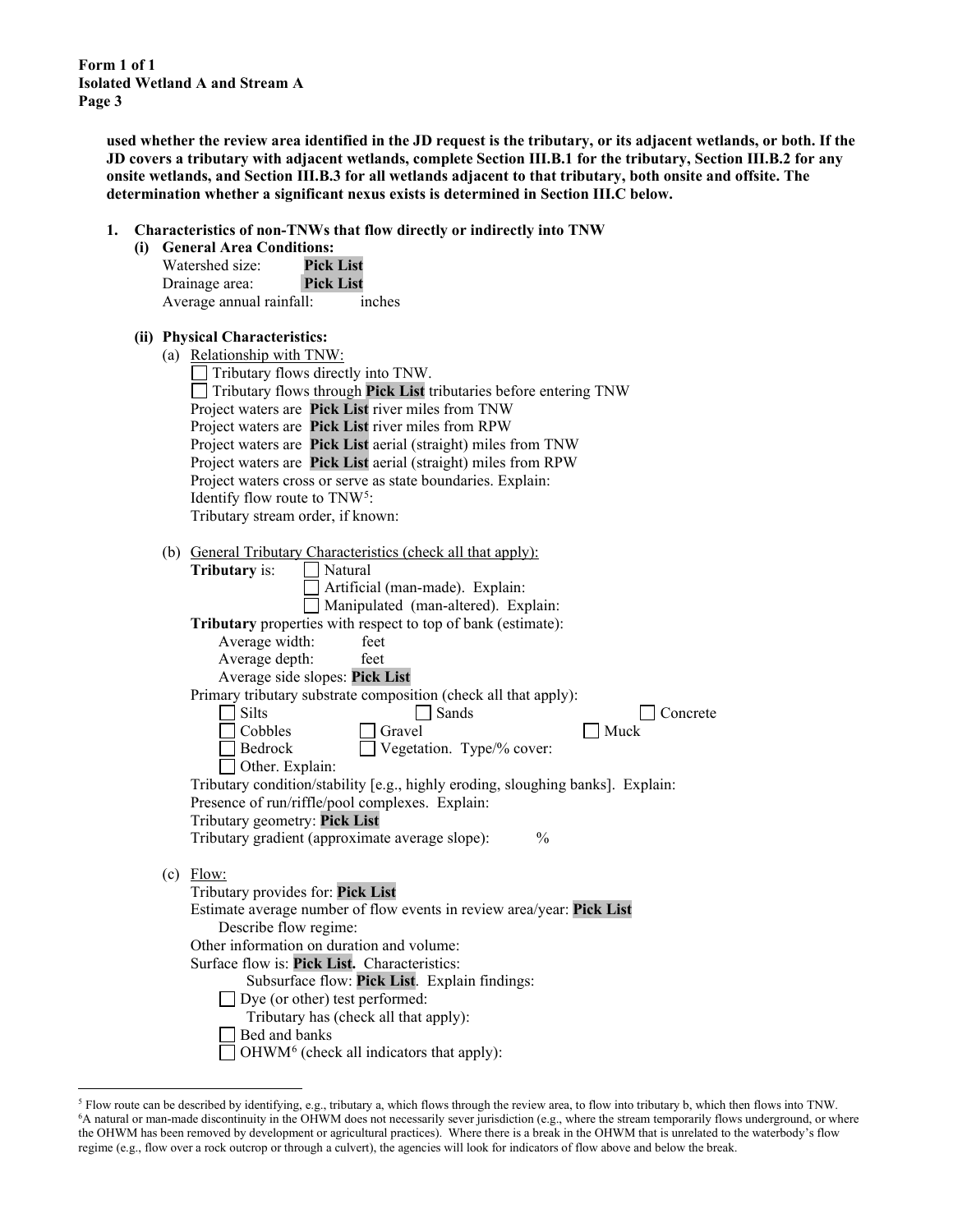| clear, natural line impressed on the bank<br>changes in the character of soil<br>shelving<br>vegetation matted down, bent, or absent<br>leaf litter disturbed or washed away<br>multiple observed or predicted flow events<br>abrupt change in plant community<br>other (list):            | the presence of litter and debris<br>destruction of terrestrial vegetation<br>the presence of wrack line<br>sediment sorting<br>scour<br>sediment deposition<br>water staining |
|--------------------------------------------------------------------------------------------------------------------------------------------------------------------------------------------------------------------------------------------------------------------------------------------|--------------------------------------------------------------------------------------------------------------------------------------------------------------------------------|
| Discontinuous OHWM. <sup>7</sup> Explain:                                                                                                                                                                                                                                                  |                                                                                                                                                                                |
| If factors other than the OHWM were used to determine lateral extent of CWA jurisdiction (check all that apply):<br>High Tide Line indicated by:<br>oil or scum line along shore objects<br>fine shell or debris deposits (foreshore)<br>physical markings/characteristics<br>tidal gauges | Mean High Water Mark indicated by:<br>survey to available datum;<br>physical markings;<br>vegetation lines/changes in vegetation types.                                        |

- - other (list):

#### **(iii) Chemical Characteristics:**

Characterize tributary (e.g., water color is clear, discolored, oily film; water quality; general watershed characteristics, etc.). Explain:

Identify specific pollutants, if known:

# **(iv) Biological Characteristics. Channel supports (check all that apply):**

- Riparian corridor. Characteristics (type, average width):  $\Box$
- Wetland fringe. Characteristics:
- $\Box$  Habitat for:
	- Federally Listed species. Explain findings:
	- Fish/spawn areas. Explain findings:
	- Other environmentally-sensitive species. Explain findings:
	- Aquatic/wildlife diversity. Explain findings:

#### **2. Characteristics of wetlands adjacent to non-TNW that flow directly or indirectly into TNW**

#### **(i) Physical Characteristics:**

- (a) General Wetland Characteristics: Properties: Wetland size: acres Wetland type. Explain: Wetland quality. Explain: Project wetlands cross or serve as state boundaries. Explain:
- (b) General Flow Relationship with Non-TNW: Flow is: **Pick List**. Explain: Surface flow is**: Pick List** 
	- Characteristics: Subsurface flow: **Pick List**. Explain findings: Dye (or other) test performed:
- <span id="page-3-0"></span>(c) Wetland Adjacency Determination with Non-TNW:
	- Directly abutting
	- Not directly abutting
		- Discrete wetland hydrologic connection. Explain:
		- $\Box$  Ecological connection. Explain:
		- Separated by berm/barrier. Explain: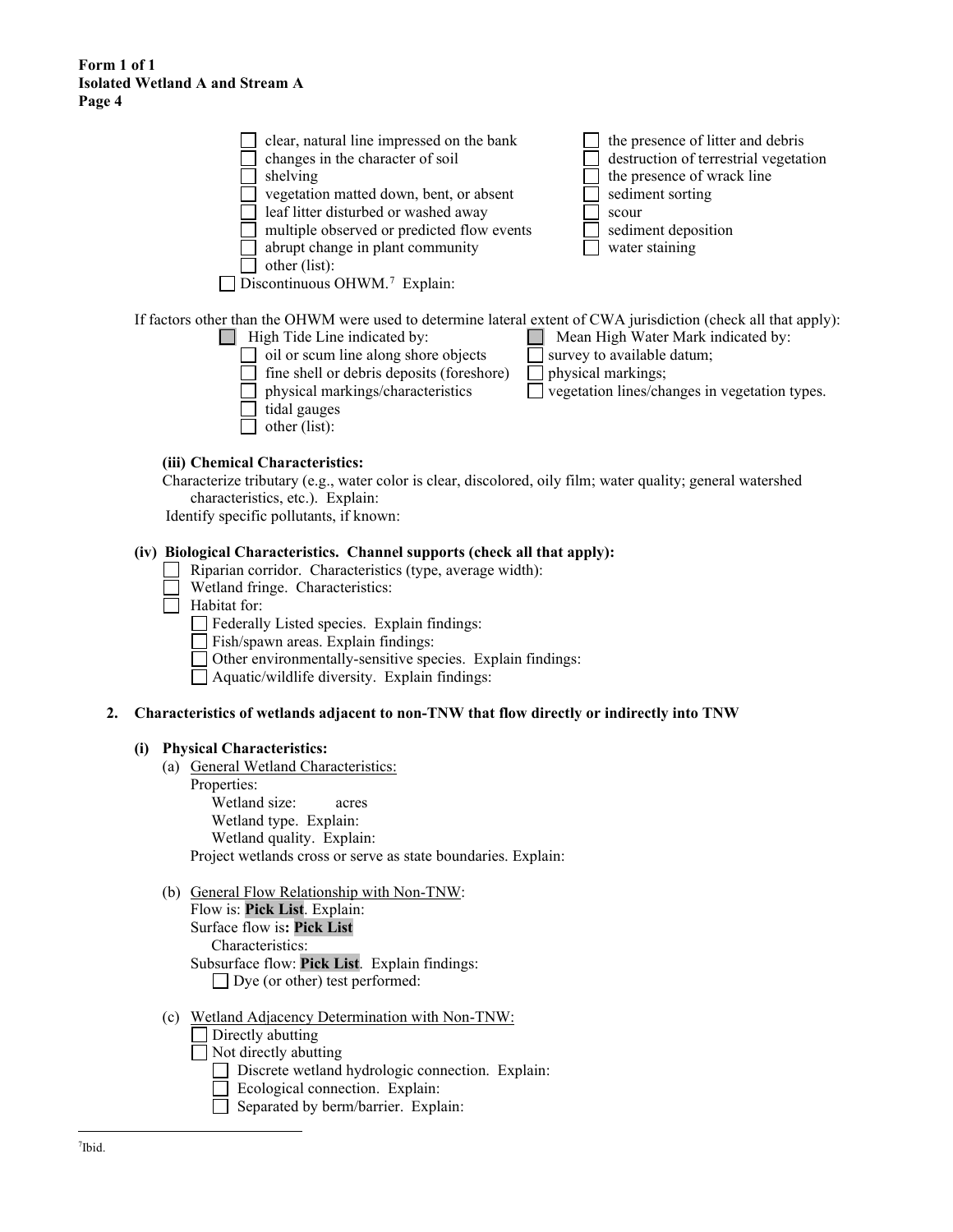(d) Proximity (Relationship) to TNW Project wetlands are **Pick List** river miles from TNW. Project waters are **Pick List** aerial (straight) miles from TNW. Flow is from: **Pick List.** Estimate approximate location of wetland as within the **Pick List** floodplain.

# **(ii) Chemical Characteristics:**

Characterize wetland system (e.g., water color is clear, brown, oil film on surface; water quality; general watershed characteristics; etc.). Explain: Identify specific pollutants, if known:

#### **(iii)Biological Characteristics. Wetland supports (check all that apply):**

- Riparian buffer. Characteristics (type, average width):
- Vegetation type/percent cover. Explain:
- Habitat for:
	- Federally Listed species. Explain findings:
	- Fish/spawn areas. Explain findings:
	- Other environmentally-sensitive species. Explain findings:
	- Aquatic/wildlife diversity. Explain findings:

### **3. Characteristics of all wetlands adjacent to the tributary (if any)**

All wetland(s) being considered in the cumulative analysis: **Pick List**

Approximately ( ) acres in total are being considered in the cumulative analysis.

For each wetland, specify the following:

Directly abuts? (Y/N) Size (in acres) Directly abuts? (Y/N) Size (in acres) Summarize overall biological, chemical and physical functions being performed:

### **C. SIGNIFICANT NEXUS DETERMINATION**

**A significant nexus analysis will assess the flow characteristics and functions of the tributary itself and the functions performed by any wetlands adjacent to the tributary to determine if they significantly affect the chemical, physical, and biological integrity of a TNW. For each of the following situations, a significant nexus exists if the tributary, in combination with all of its adjacent wetlands, has more than a speculative or insubstantial effect on the chemical, physical and/or biological integrity of a TNW. Considerations when evaluating significant nexus include, but are not limited to the volume, duration, and frequency of the flow of water in the tributary and its proximity to a TNW, and the functions performed by the tributary and all its adjacent wetlands. It is not appropriate to determine significant nexus based solely on any specific threshold of distance (e.g. between a tributary and its adjacent wetland or between a tributary and the TNW). Similarly, the fact an adjacent wetland lies within or outside of a floodplain is not solely determinative of significant nexus.** 

#### **Draw connections between the features documented and the effects on the TNW, as identified in the** *Rapanos* **Guidance and discussed in the Instructional Guidebook. Factors to consider include, for example:**

- Does the tributary, in combination with its adjacent wetlands (if any), have the capacity to carry pollutants or flood waters to TNWs, or to reduce the amount of pollutants or flood waters reaching a TNW?
- Does the tributary, in combination with its adjacent wetlands (if any), provide habitat and lifecycle support functions for fish and other species, such as feeding, nesting, spawning, or rearing young for species that are present in the TNW?
- Does the tributary, in combination with its adjacent wetlands (if any), have the capacity to transfer nutrients and organic carbon that support downstream foodwebs?
- Does the tributary, in combination with its adjacent wetlands (if any), have other relationships to the physical, chemical, or biological integrity of the TNW?

#### **Note: the above list of considerations is not inclusive and other functions observed or known to occur should be documented below:**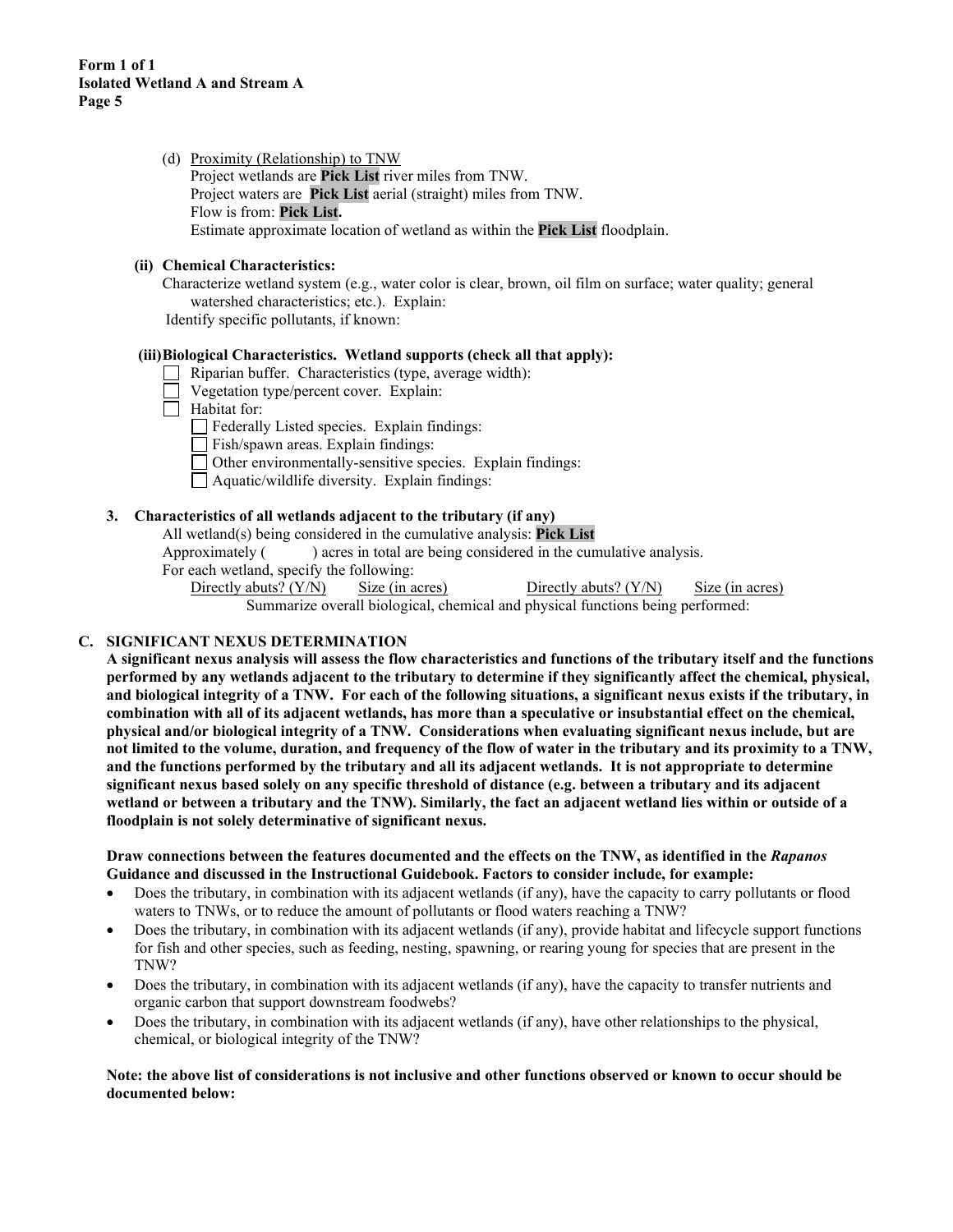- **1. Significant nexus findings for non-RPW that has no adjacent wetlands and flows directly or indirectly into TNWs.** Explain findings of presence or absence of significant nexus below, based on the tributary itself, then go to Section III.D:
- **2. Significant nexus findings for non-RPW and its adjacent wetlands, where the non-RPW flows directly or indirectly into TNWs.** Explain findings of presence or absence of significant nexus below, based on the tributary in combination with all of its adjacent wetlands, then go to Section III.D: .
- **3. Significant nexus findings for wetlands adjacent to an RPW but that do not directly abut the RPW.** Explain findings of presence or absence of significant nexus below, based on the tributary in combination with all of its adjacent wetlands, then go to Section III.D:

# **D. DETERMINATIONS OF JURISDICTIONAL FINDINGS. THE SUBJECT WATERS/WETLANDS ARE (CHECK ALL THAT APPLY):**

- **1. TNWs and Adjacent Wetlands.** Check all that apply and provide size estimates in review area: TNWs: linear feet width (ft), Or, acres. Wetlands adjacent to TNWs: acres.
- **2. RPWs that flow directly or indirectly into TNWs.**
	- Tributaries of TNWs where tributaries typically flow year-round are jurisdictional. Provide data and rationale indicating that tributary is perennial: .
	- $\Box$ Tributaries of TNW where tributaries have continuous flow "seasonally" (e.g., typically three months each year) are jurisdictional. Data supporting this conclusion is provided at Section III.B. Provide rationale indicating that tributary flows seasonally:

Provide estimates for jurisdictional waters in the review area (check all that apply):

Tributary waters: linear feet width (ft).

Other non-wetland waters: acres.

Identify type(s) of waters:

# **3. Non-RPWs[8](#page-5-0) that flow directly or indirectly into TNWs.**

Waterbody that is not a TNW or an RPW, but flows directly or indirectly into a TNW, and it has a significant nexus with a TNW is jurisdictional. Data supporting this conclusion is provided at Section III.C.

Provide estimates for jurisdictional waters within the review area (check all that apply):

- Tributary waters: linear feet width (ft).
	- Other non-wetland waters: acres.
		- Identify type(s) of waters:

### **4. Wetlands directly abutting an RPW that flow directly or indirectly into TNWs.**

- Wetlands directly abut RPW and thus are jurisdictional as adjacent wetlands.
	- Wetlands directly abutting an RPW where tributaries typically flow year-round. Provide data and rationale indicating that tributary is perennial in Section III.D.2, above. Provide rationale indicating that wetland is directly abutting an RPW:
	- Wetlands directly abutting an RPW where tributaries typically flow "seasonally." Provide data indicating П that tributary is seasonal in Section III.B and rationale in Section III.D.2, above. Provide rationale indicating that wetland is directly abutting an RPW:

Provide acreage estimates for jurisdictional wetlands in the review area: acres.

**5. Wetlands adjacent to but not directly abutting an RPW that flow directly or indirectly into TNWs.**

Wetlands that do not directly abut an RPW, but when considered in combination with the tributary to which they  $\Box$ are adjacent and with similarly situated adjacent wetlands, have a significant nexus with a TNW are jurisidictional. Data supporting this conclusion is provided at Section III.C.

Provide acreage estimates for jurisdictional wetlands in the review area: acres.

<span id="page-5-0"></span><sup>8</sup> See Footnote # 3.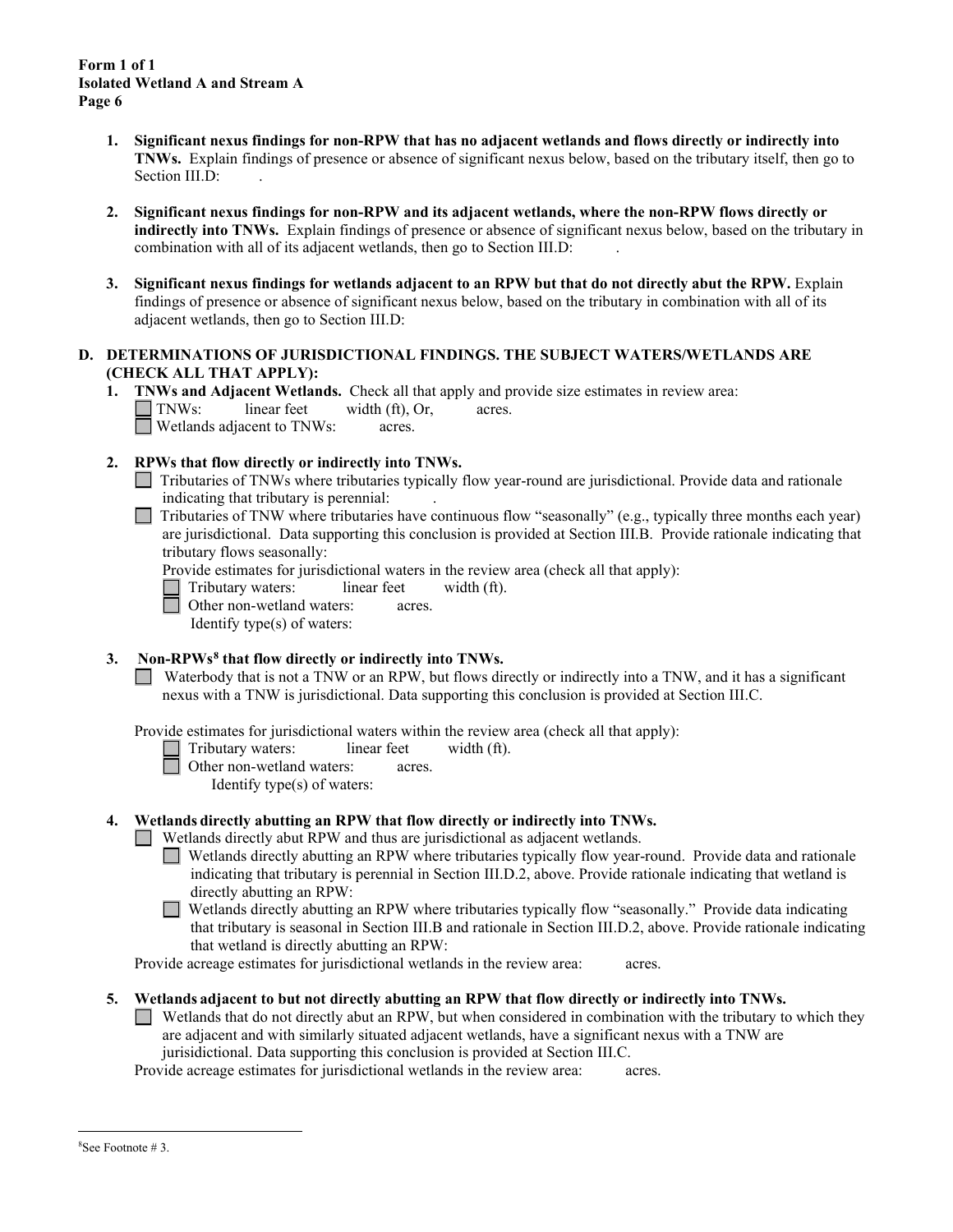### **6. Wetlands adjacent to non-RPWs that flow directly or indirectly into TNWs.**

Wetlands adjacent to such waters, and have when considered in combination with the tributary to which they are adjacent and with similarly situated adjacent wetlands, have a significant nexus with a TNW are jurisdictional. Data supporting this conclusion is provided at Section III.C.

Provide estimates for jurisdictional wetlands in the review area: acres.

### **7. Impoundments of jurisdictional waters. [9](#page-6-0)**

As a general rule, the impoundment of a jurisdictional tributary remains jurisdictional.

- Demonstrate that impoundment was created from "waters of the U.S.," or
- Demonstrate that water meets the criteria for one of the categories presented above (1-6), or
- Demonstrate that water is isolated with a nexus to commerce (see E below).

#### **E. ISOLATED [INTERSTATE OR INTRA-STATE] WATERS, INCLUDING ISOLATED WETLANDS, THE USE, DEGRADATION OR DESTRUCTION OF WHICH COULD AFFECT INTERSTATE COMMERCE, INCLUDING ANY SUCH WATERS (CHECK ALL THAT APPLY):[10](#page-6-1)**

which are or could be used by interstate or foreign travelers for recreational or other purposes.

- from which fish or shellfish are or could be taken and sold in interstate or foreign commerce.
- which are or could be used for industrial purposes by industries in interstate commerce.

Interstate isolated waters.Explain:

#### **Identify water body and summarize rationale supporting determination:** .

Provide estimates for jurisdictional waters in the review area (check all that apply):

Tributary waters: linear feet width (ft).

Other non-wetland waters: acres.

Identify type(s) of waters:

**I** Wetlands: acres.

#### **F. NON-JURISDICTIONAL WATERS, INCLUDING WETLANDS (CHECK ALL THAT APPLY):**

- If potential wetlands were assessed within the review area, these areas did not meet the criteria in the 1987 Corps of Engineers Wetland Delineation Manual and/or appropriate Regional Supplements.
- $\boxtimes$  Review area included isolated waters with no substantial nexus to interstate (or foreign) commerce.  $\boxtimes$  Prior to the Jan 2001 Supreme Court decision in "*SWANCC*," the review area would have been regulated **based solely on the "Migratory Bird Rule" (MBR).**



Waters do not meet the "Significant Nexus" standard, where such a finding is required for jurisdiction. Explain:  $\overline{\boxtimes}$  Other: (explain, if not covered above):

Explain: The USACE site visit on October 8, 2021 found that the site is a remnant undeveloped parcel surrounded by residential development. The NWI shows a large, mapped wetland across much of the parcel with a stream on the northwest mapped boundary. The entire wetland boundary was walked and found to be geographically confined to the site as the delineation map indicates and the stream indicated on the NWI map was not found. The map date is shown as 1990's. Note that the NWI map does not provide a specific date, but only the decade in which the image was taken.

According to the Web Soil Survey the wetland established in non-hydric soils with the majority of the parcel identified as Madrid fine sandy loam, 3 to 8 percent slopes and Cazenovia gravelly loam, 3 to 8 percent slopes both with a hydric rating of 0. Massena fine sandy loam with a hydric rating of 66 is found in the northeast areas along the parcel boundary.

The measuring tool in the NWI mapping database estimates the distance from the wetland to the nearest tributary to the east to be approximately 1000 feet with elevated topography and extensive residential development as impediments to any connectivity. Based on the above information, this wetland does not meet the wetland adjacency criteria.Further, due to topography and distance to the nearest tributary, the presence of a shallow subsurface flow connection for the wetland is very unlikely.

<span id="page-6-0"></span><sup>&</sup>lt;sup>9</sup> To complete the analysis refer to the key in Section III.D.6 of the Instructional Guidebook.

<span id="page-6-1"></span>**<sup>10</sup> Prior to asserting or declining CWA jurisdiction based solely on this category, Corps Districts will elevate the action to Corps and EPA HQ for review consistent with the process described in the Corps/EPA** *Memorandum Regarding CWA Act Jurisdiction Following Rapanos.*